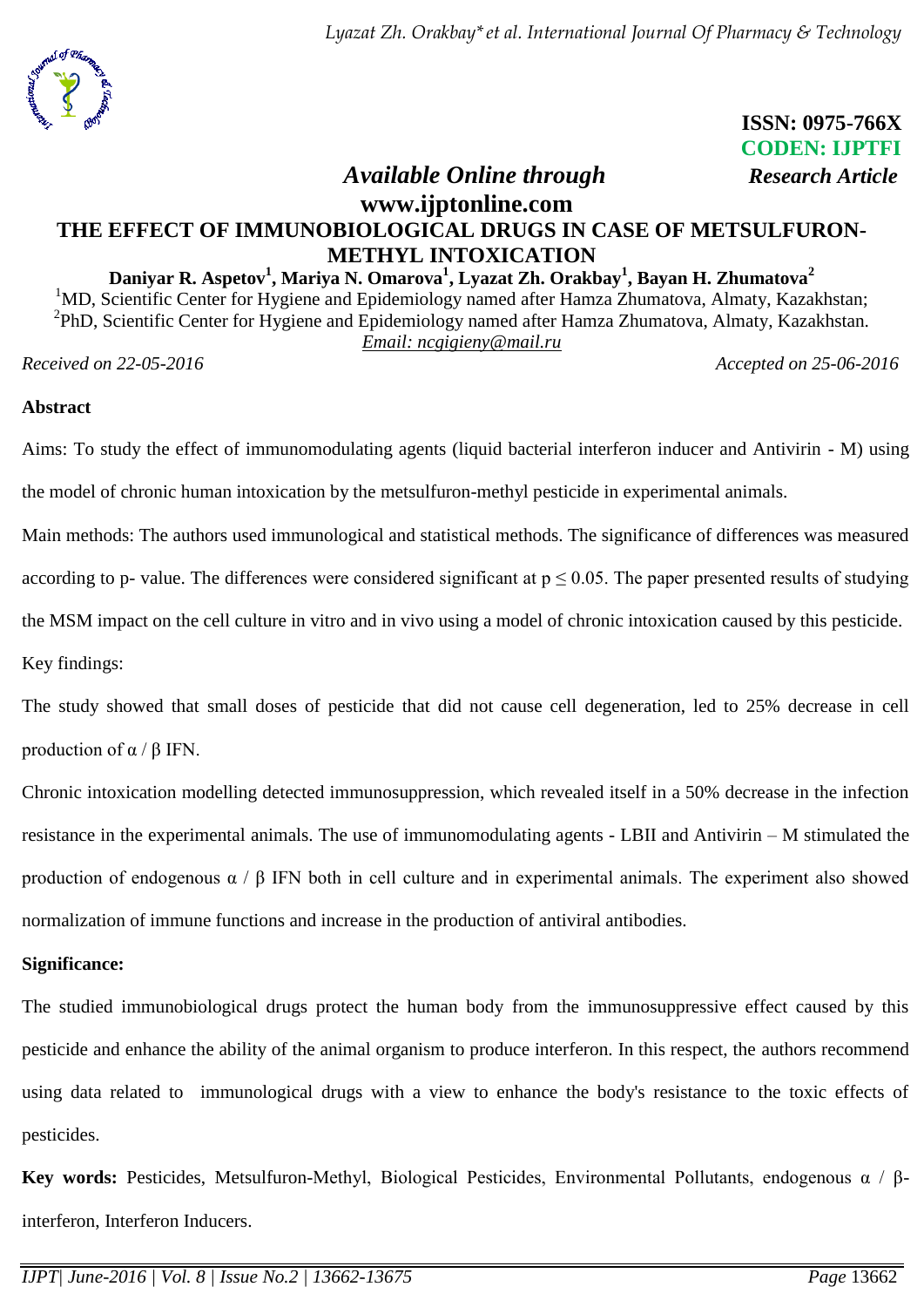#### **Introduction**

Today, the arsenal of modern immunobiological drugs is huge. These are drugs for prophylactic vaccinations; immunoglobulins (mono- and polyglobulins) and immune (mainly antitoxic) sera; bacterial allergens used for allergodiagnostic treatment of certain patients with chronic localized forms (brucellosis, tuberculosis, toxoplasmosis), not amenable to other therapies; eubiotics; bacteriophages; immunomodulators of endogenous (immunocytokines, interferons) and exogenous (prodigiozan, etc.) origin.

In terms of their intended purpose and mechanism of action, all biopharmaceuticals used for immunization, are divided into three groups: 1) drugs providing active immunity (vaccines, toxoids); 2) drugs providing additional immunological protection of the human body due to the presence of antibodies (antitoxic, less often - antibacterial sera and immunoglobulins); 3) drugs that blockthe reproduction of pathogens in the infected organism (antirabic agents) and develop additional active immunity in the infected organism (tetanus and botulinum toxoids), used for emergency vaccination and preventive treatment.

Pesticides present most chemicals that get into the environment having an adverse effect on the human body; these chemicals are widely used to protect plants from pests, diseases and weeds. In this respect, herbicidesconstitute a significant part of pesticides.

Metsulfuron-methyl (MSM) presents a new generation of herbicides. Being a derivative of sulfuroncarbamide, used in agricultural production as a broad-spectrum herbicide to eliminate weeds and shrubs. This pesticide is considered to be low-toxic for the environment provided its low consumption rates. It is believed that this pesticide does not have an impact on the genetically modified crops.

The toxic effect of the new generation of pesticides is revealed in florid enzymopathy. It inhibits major enzyme activity of weed plant cells that provide their growth and development, thus resulting in their destruction [1]. It should be noted that the effect of pesticides on the immune system factors, in particular, on the interferon system is still little studied.

People, whose activities are connected with herbicides, face up to the risk of non-Hodgkin's lymphoma and soft tissue sarcoma; congenital heart disease along with their negative effect on the endocrine, immune and nervous systems. Research objective was to study the MSM effect on the functional ability of RD human cells to release  $\alpha / \beta$ interferon and on the development of specific immunity in animals. Practical significance of this paper is detrermined by the fact that pesticides, which are widely used in agriculturecause potential chemical pollution of the environment,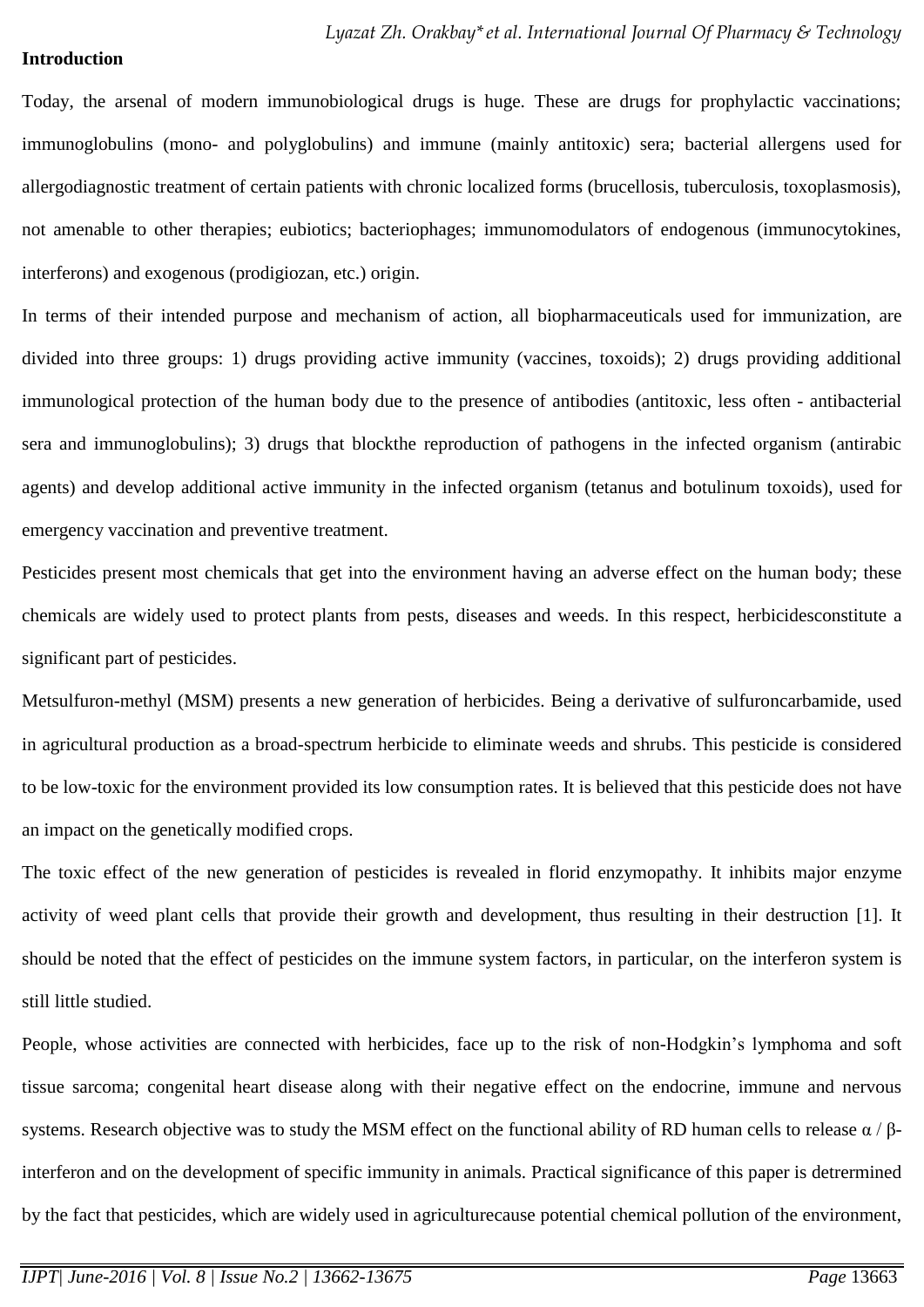therefore, research findings may be useful for further studies aimed at increasing human resisting power to diseases caused by pesticides.

Although the global trends in the field of environmental protection are reduced to the cultivation of environmentally friendly arable crops, the use of pesticides (and herbicides) is still widespread, especially in the emerging markets. Consequently, modern science demands solution of issues related to immunity improvement and resisting power to diseases caused by the MSM herbicide.

The objective of this paper was to study the effect of immunomodulating agents (liquid bacterial interferon inducer (LBII) and Antivirin - M) using the model of chronic human intoxication by the metsulfuron-methyl (MSM) pesticide in experimental animals.

#### **Materials and methods**

Immunobiological drugs. The liquid bacterial interferon inducer (LBII) and Antivirin – M were used to stimulate interferon release.

LBII was developed in the Hamza Zhumatov Scientific Center for Hygiene and Epidemiology of the Consumer Protection Committee, Ministry of National Economy of the Republic of Kazakhstan; it was registered in the State Register of the Republic of Kazakhstan (IDA 42-33-68-11 (dated 19 January 2012).

*Antivirin - M*was obtained in the laboratory of the Hamza Zhumatov Scientific Center for Hygiene and Epidemiology (SCHE) (20% solution of this agent was prepared from beekeeping waste in a special extraction solution). The drug has passed all pre-clinical trials.

These drugs are effective immunocorrecting drugs. They have immunomodulatory effects, stimulate the phagocytic activity of tissue macrophages, enhance the phagocytic activity of immunocompetent cells and induce endogenous interferonogenesis [2,3].

*Pesticide.*MSM is a pesticide - herbicide (0,600 WG 2012-02-21 Polgar agrochem Ltd. Herbicide; Monitor WG). The authors used liquid solutions of this herbicide in required concentrations prepared ex tempore, by dissolving its dry granules in normal saline. The cytotoxic effect of different MSM concentrations on cell culture monolayer was calculated as the minimum concentration that caused 50% cytopathic effect (CPE $_{50}$ ) of pesticides on cell monolayer observed in an inverted microscope for 48 hours in comparison with the control cell monolayer.

*Cells.* The authors used monolayer cell cultures prepared from primary trypsinized mouse embryo fibroblasts (MEF), subinoculated mouse fibroblast cell line L<sub>929</sub> and from the subinoculated human cell lines (RD).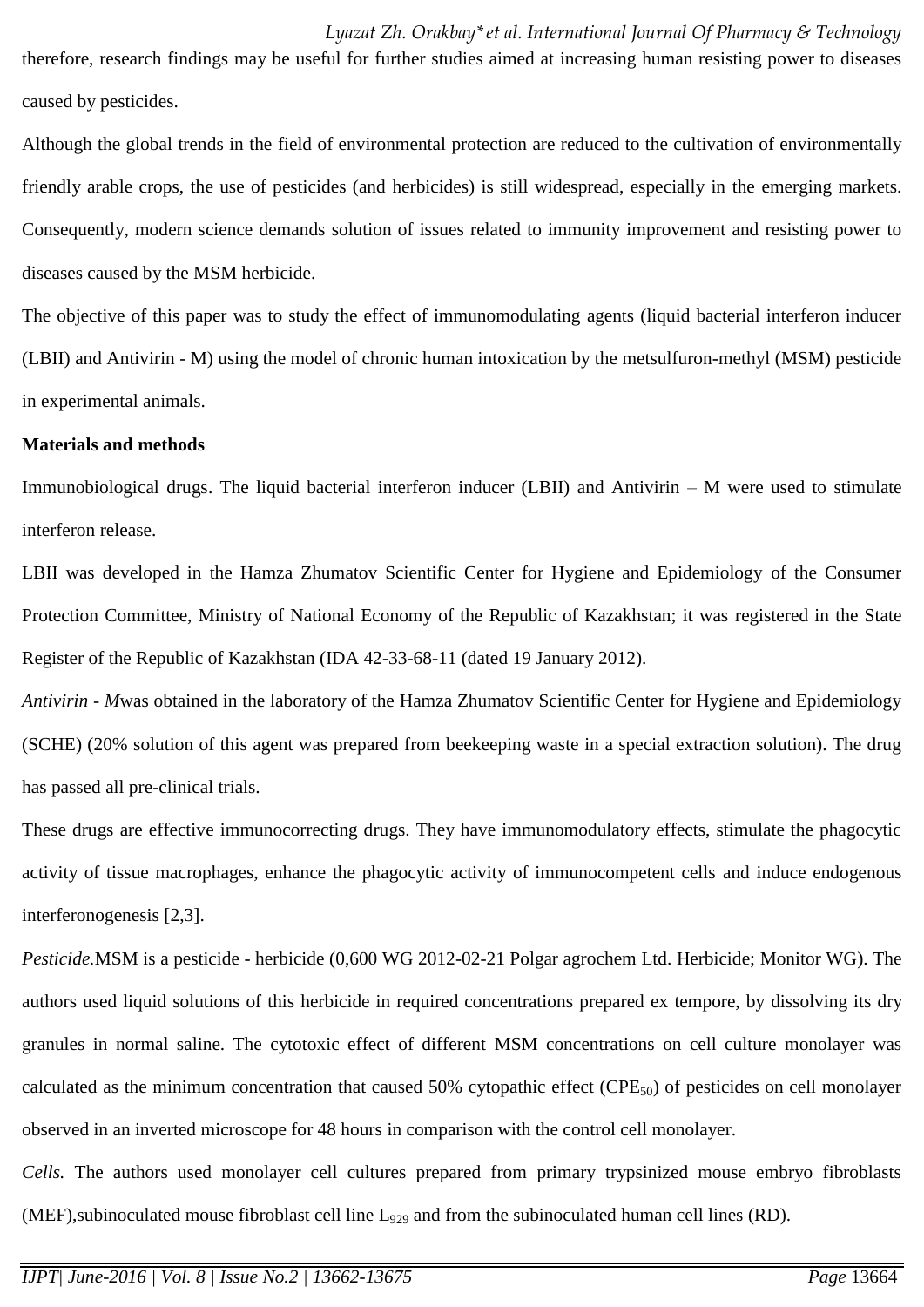*Growth-supporting microenvironment*. The MEM ("SIGMA") was used for cell culture. Cells were grown in plastic flasks of 25 cm<sup>2</sup> ( «Becman Dickinson»), in the growth medium supplemented with 10% of calf fetal serum –CFS ("LONZA") or bovine serum –BS ( "PanEco") with 1 mM of glutamine and 100 ug / ml gentamicin ( «Gibco»). Cell removal was performed by using versene (0.5 liters) with trypsin (50 mg) ("Samson-Med").

*Viruses and interferon inducers*. Interferon titration was carried out by using test mouse encephalomyocarditis virus (EMC). EMC passages and titration were carried out in mouse fibroblast cells  $L_{929}$ . The authors used the EMC virus with infectious titer of 4,5- 5,5 lg TCPD<sub>50</sub> (tissue cytopathogenic doses). The  $\alpha$  /  $\beta$ -interferon was induced by using vaccine strain of Newcastle disease, La Sota strain (NDV, Omsk), grown in chick embryos. In this regard, viruses with infectious titer of 5.5 to 6,0 lg embryo infectious doses ( $EID_{50}$ ) were used.

Viruses and cells were stored in liquid nitrogen with addition of 7.5% DMSO as a cryoprotectant.

*Determination of α / β interferon*was carried out by micromethod. The authors used 96-well plates ("BD Falcon"). After virus induction, the culture medium was collected from the wells. Samples were treated with 0,1N HCL to pH 2.0 and placed at  $t + 4$  °C for one day, whereupon the pH medium was restored by 0,1N NaOH to pH 7.2. Activity of the cellular  $\alpha$  / β-interferonand the serum endogenous  $\alpha$  / β- animal interferon was established by titration of interferon material in a monolayer of homologous cells. Interferon titer was calculated as the minimum dilution causing 50% inhibition of cytopathogenic effect of the test EMC virus in the homologous cell culture.

Animal experiments were carried out at the premises of the vivarium located at Hamza Zhumatov Scientific Center for Hygiene and Epidemiology in accordance with the regulations provided by the "Ethics of experiments on human beings and animals" and the sanitary-and-hygienic regulations of the vivarium, approved at the SCHE local committee meeting (minutes No.8, dated 21 December 2012).

The experiment was based on using white laboratory mice weighing  $25 - 30$  grams.

LBII was injected intraperitoneally by 1.0 ml.

Antivirin-Mwas injected per os by 0.5 ml 2 times a day, daily dose made 1.0 ml.

The EMC virus was administered to mice intraperitoneally by 1,0ml containing ten 50% lethal doses  $(LD_{50})$ .

Statistical analysis was performed through standard methods. Statistical significance was determined by the *p* value. Differences were considered significant in case of difference from the control values by  $p \le 0$ , 05[4].

The potential danger of pesticides is caused by their toxicity for man and fauna, and, in some cases, for plants; as well as by their ability to cause side effects and long-term consequences. Pesticides contaminate soil with extrinsic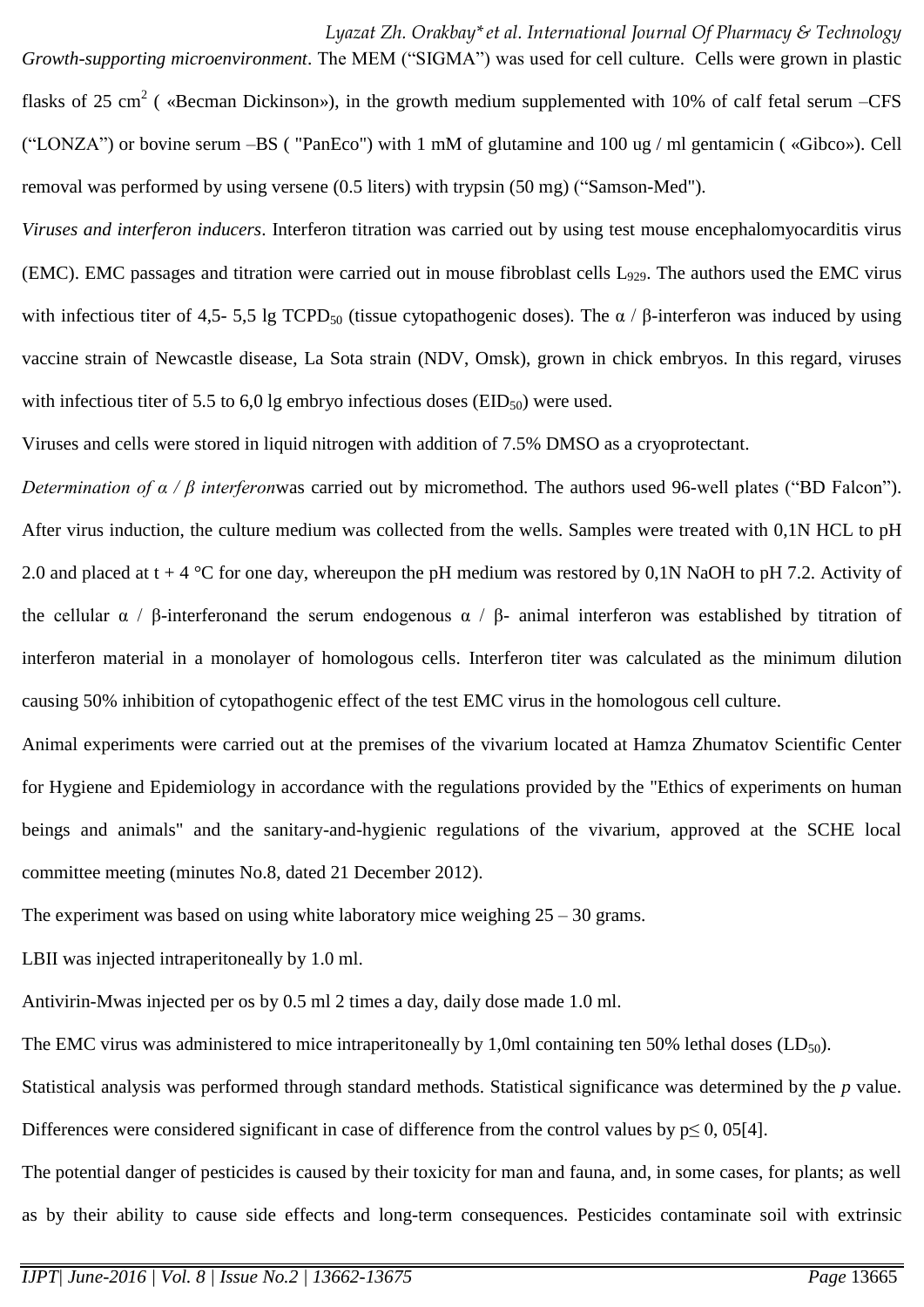compounds, inhibit its biological activity, causing disorders in biocenosis composition and suppression of useful soil fauna, the occurrence of pest populations resistant to pesticides; provoke mutations that impair genetic purity of highyielding varieties and the quality of agricultural products, etc. [5–7].

There are several classifications of pesticides, namely:

- by toxicity: highly toxic, moderately toxic, low-toxic;

- by volatility: safe, marginally hazardous, extremely hazardous;

- by their accumulation in the human body: overcumulative, with pronounced cumulation, moderately cumulation, low-cumulative;

- by penetration through noninjured skin: pesticides with pronounced properties, with moderate properties, with mild properties;

- by time of decay to non-toxic compounds: very resistant, resistant, with moderate resistance, with mild resistance. Pesticides are mainly organic; some of them are organo-mineral or purely mineral compounds. There are organochlorine, organophosphate, organomercury pesticides, carbamic acid derivatives, carboxylic acid derivatives; nitrophenol compounds and derivatives, etc.

Small amounts of pesticides penetrating into the human body do not cause acute poisoning, but their systematic penetration may gradually lead to malfunctions and causechronic poisoning. This negative effect reveals itself in the occurrence of allergic reactions, immune reactivity reduction and other negative consequences].

High stability of many pesticides leads to profound changes in ecosystems. They can accumulate in living organisms in quantities that exceed manifold their natural content.

When in use, much of pesticides (70%) falls on the soil surface, which determines their migration. Pollution, caused by persistent organochlorines is quite substantial. In addition, these compounds are the most dangerous because they have different effects (toxic, mutagenic, carcinogenic). Their characteristic feature is the pronounced cumulative effect, which causes changes in the immune status of living organisms along with mutagenic and teratogenic effects [8–10]. It should be noted that the human immune system is working very hard. So often, even a small disruption can lead to immunodeficiency. The immune system works most intensively against bacteria and viruses. Normally, a person is born without any immunity to microorganisms and viruses. Through his life, every person constantly faces unknown microorganisms and viruses. The maximum number of germs exceeds tenfold the number of human cells  $(10^{13})$  and exceeds the number of the immune system cells by100 times  $(10^{12})$ .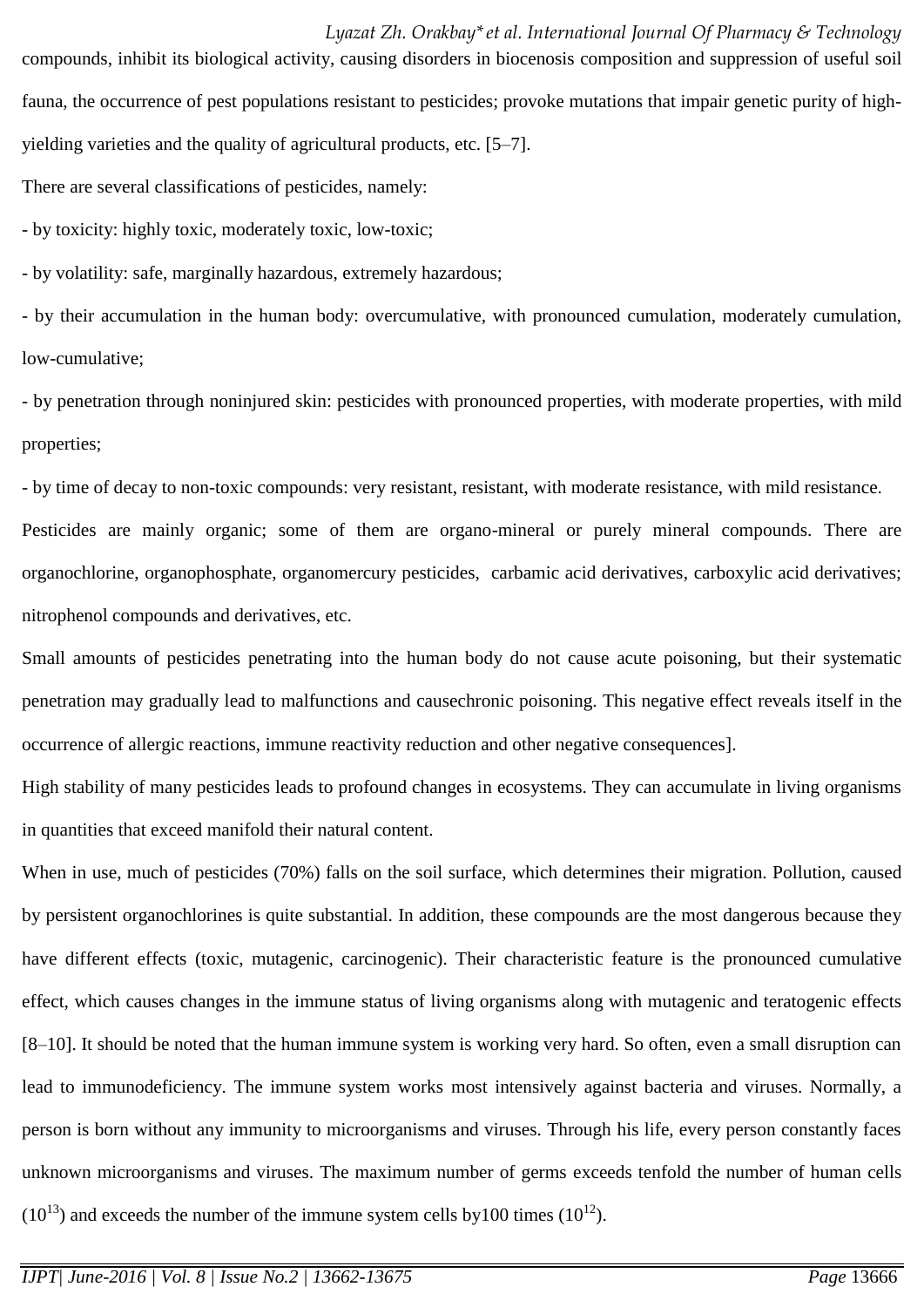*Lyazat Zh. Orakbay\*et al. International Journal Of Pharmacy & Technology*  One needs to improve both nonspecific and specific immunity in the fight against pathogenic bacteria.

Nonspecific immunity is improved by increasing immunoglobulin A on the skin and mucosae, which requires sufficient content of vitamin A in the body. Against this background, the content of interferon alpha and betaincreases, inhibiting pathogens and viruses, which penetrated into the bloodstream.

The improvement of specific immunity implies antibody response to the new bacteria and viruses, which occurs in the first 5 - 6 days of disease. If it does not happen, one needs to improve immunity by means of immunomodulators, contributing to IFN production [11–13].

Propertiesof interferons originally discovered as natural antiviral antibiotics, are closely related to their anti-tumor antiproliferative effect undertaken through inhibition of viruses by means of cell growth suppression. The process begins with the chain changes: interferon increases the activity of 2'5 'oligoadenylate synthetase enzymes, then oligonucleotide synthesis catalyzation  $\rightarrow$  activation of endonuclease enzymes  $\rightarrow$  inhibition of cell proliferation with a view to degrade virus RNA [14].

Currently, many countries produce available commercial drugs: human leucocyte interferon, lymphoblastic "Wellferon", fibroblastic ("Feron"); interferon and interferons produced by means of genetic engineering: recombinant alpha- ("Laferobion", "Roferon", "Realdiron", etc.), beta-and gamma-interferon ("Ingaron").

Some countries of the former Soviet Union produce interferon-containing OTC drugs in the form of droplets [15], ointments, suppositories, gel (e.g., Viferon, Grippferon, Genferon, etc.), defined by manufacturers as drugs aimed at treating various diseases, in particular, ARVI and influenza. According to WHO, there are no high-quality clinical efficacy studies or systematic observations of interferon-based treatment of influenza [16]. Recombinant interferons have a distinctive feature: they are obtained outside the human body (produced bythe bacterium E. coli, which DNA contains the integrated human interferon gene). This significantly reduces production costs and nullifies the likelihood of any infection transmission from the donor. Development of leukocyte and recombinant interferon techniques and highly effective methods of their purification gave the possibility to use these drugs in the treatment of viral hepatitis type B and C and certain types of neoplastic diseases (injectable preparation only). Interferon inducers present substances of natural or synthetic origin, which stimulate production or release of original interferons in the human body. Early preclinical studies of inducers in the 1970s did not reveal their apparent antiviral effect, but many of them appeared to be highly toxic. Therefore, development of this type of drugs depend on a thorough study in animals.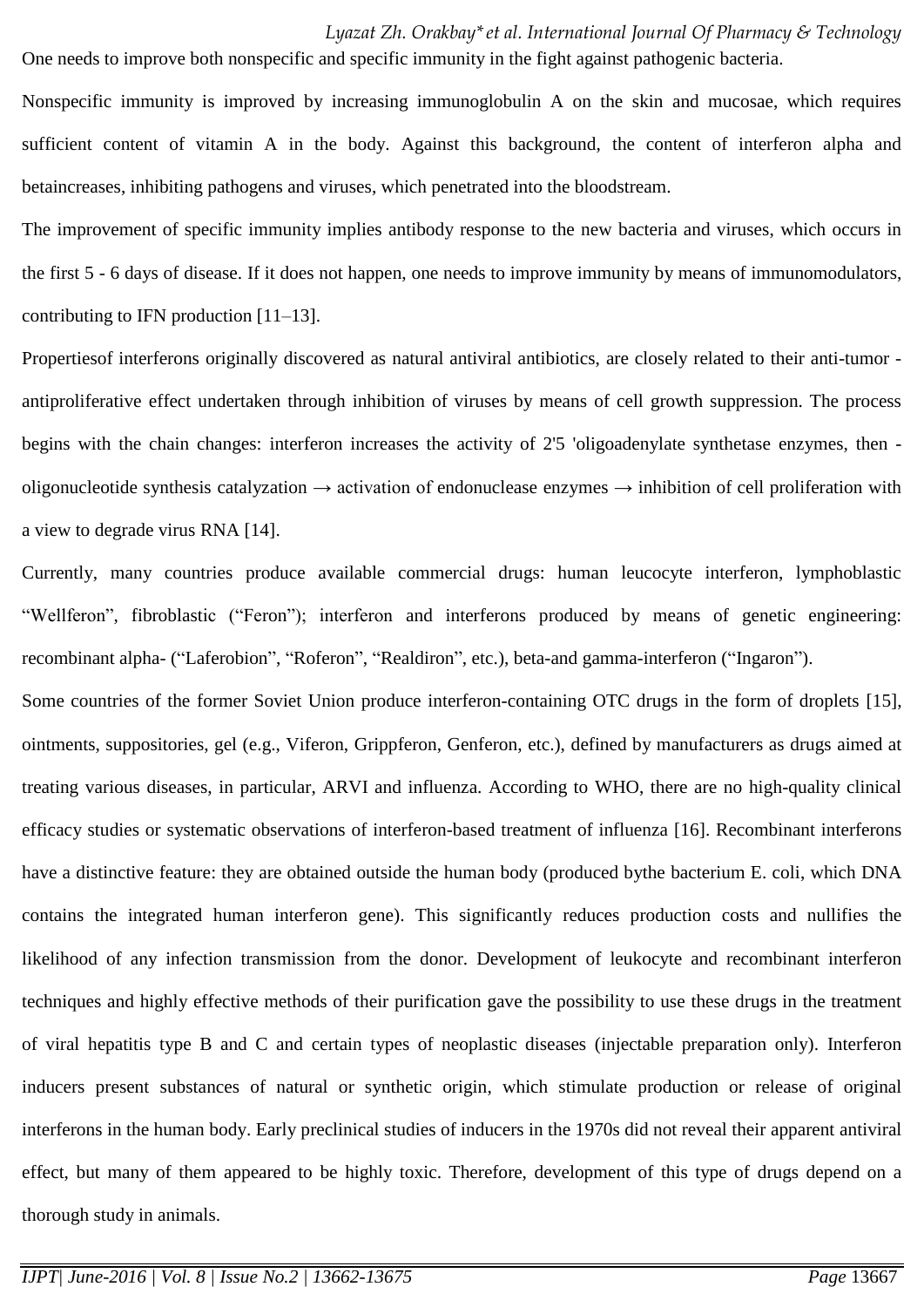Inducers of naturalinterferons are divided into dsRNA, isolated from bacteriophages and yeasts and polyphenols isolated from plants. Synthetic inducers are presented by aromatic hydrocarbons and polynucleotides. Projected interferon inducers are presented by low-molecular CMA derivatives and various derivatives of fluorenones. Background paper testifies to the importance of studying the application of immunobiological drugs to enhance human immunity in cases of chronic exposure to pesticides (in particular, MSM as a new-generation herbicide).

#### **Results**

Researchoriginality lies in the fact that the authors first studied effects of immunomodulatory drugs in the presence of chronic intoxication caused by the MSM pesticide in experimental animals. To this end, various MSM properties were studied, namely: cytotoxicity, its impact on the production of interferons as well as its immunosuppressive and anti-toxic effects.

*Determination of the MSM cytotoxic properties*. Minimum MSM concentration, which did not cause 50% cell cytodestruction  $(CD_{50})$  was determined during 48 hours, by micromethod in the RD cell monolayer. Daily monolayers were grown in 96-well flat-bottomed plates. Consistent MSM concentrations were introduced into the wells, ranging from 1: 500 - 0.5 mg (50 ug / ml) to 1: 32,000. The control wells were filled with the growthsupporting microenvironment without MSM. The state of monolayers were observed for 72 hours. After 12 hours of MSM contact within the concentration range 1: 500 and 1: 1000 degenerative changes were observed in the form of rounded cell form, the pH change to the alkaline values, in the absence of cytodestruction in these wells. During the same period, 50% of monolayer remained in a dilution of 1: 2000. Cell degeneration was not observed after 48-hour contact with MSM at dilutions of 1: 4000 and further to 1: 32000. Further studies of cell ability to produce interferon was based on average MSM concentrations - 0.05 mg / ml.

#### *The impact of time-related MSM exposure on the production of α / β interferons in human RD cells.*

The wells with a monolayer of RD cells were filled with 50 ug / ml of MCM, the control wells were filled with the growth-supporting microenvironment. The cells were placed in a thermostat at 37 ° C in a humidified chamber containing 5%  $CO<sub>2</sub>$  for various periods: 24, 48, 72, 96 and 120 hours; after that microenvironment was removed from all wells. Cells were washed with the medium 199; then  $10^5$  EID<sub>50</sub> NDV was added to induce interferonogenesis. One day later, the microenvironment was collected from the wells and exposed to 0,1 N HCl to pH 2.0 at  $+ 4 \degree$  C for 24 hours, then the pH of the samples was reduced to 7,2 0,1 N NaOH. The obtained samples were stored at -20 ° C before use. Results of interferon activity studies in the obtained samples are shown in Figure 1.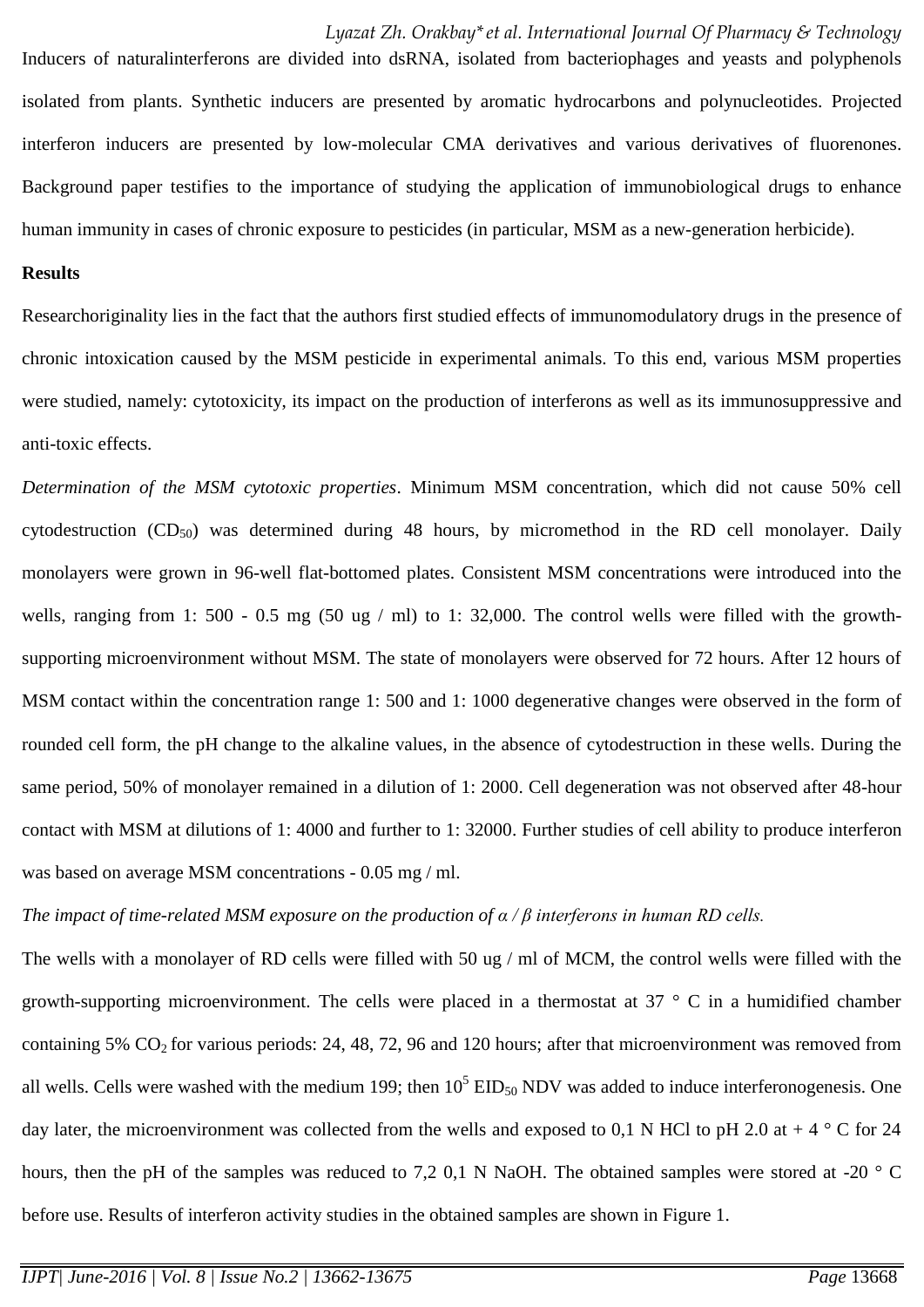The figure shows that test samples were subject to the suppressive impact of MSM oninterferonogenesis, which increased, in direct proportion to an increase in the duration of the MSM impact on the RD cells. Thus, during 24 hours the MSM concentration in the target cellscaused dramatic suppression of interferon activity from  $920 \pm 64,6$ U/ml in the control wells to  $56 \pm 12.6$  U / ml. Further incubation of cells with MSM lead to a gradual decrease in interferon titres produced by the RD cells.



**Figure 1. IFN production after the contact of RD cells and MSM.**

Study of the comparative MSM effect on various cells - human RD and mouse  $L_{929}$ in concentrations ranging from 0.005 to 0.05 mg / ml was also showed a decrease in directly-proportional production of  $\alpha$  / β- interferon on average from  $64.0 \pm 12.1$  U / ml to  $12 \pm 1.4$  U/ mL (in control wells - 198.2  $\pm$  1.3 U/ml). However, at the same time, the study detectedhigher sensitivity of human RD cells to the pesticidea as compared with the mouse cells - L<sub>929</sub> and EMC, determined in tests related to cytotoxicity and interferon production.

Interferon activity in the samples, where cells were exposed to MSM during 120 hours, made only  $12 \pm 1.8$  U/ml. Control wells with a monolayer of RD cells that were not exposed to the pesticide, produced interferon during 120 hours, at almost the same rate. The impact of LBII and Antivirin-M on the immunosuppressive MSM effect and on the specific immune development (production of antibodies to influenza A / Aichi (H3N2).

The group of mice (32 individuals, 8 mice in each subgroup) was exposed to MSM according to the above scheme. In 28 and 35 days after the introduction of MSM along with LBII and Antivirin-M in the same way, all the animals were immunized with influenza A / Aichi (H3N2),  $10^5$  EID<sub>50</sub>, intraperitoneally, by 1.0 ml. 7 days after the last immunization blood serum was obtained from all animals, separated and heated at 60º for 30 minutes with a view to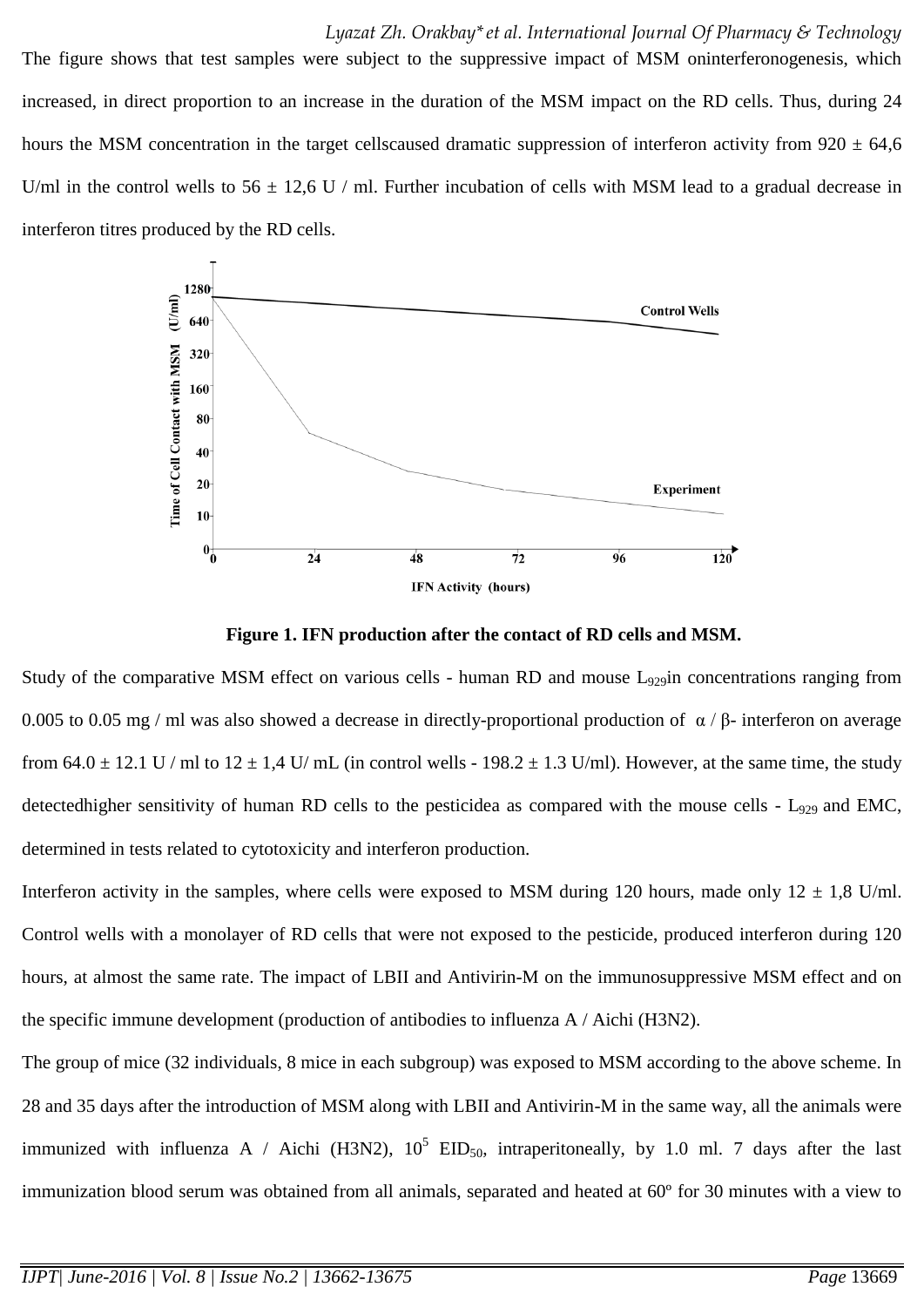inactivate serum heat-labile inhibitors, then the serum was treated with potassium periodate to inactivate thermostable serum inhibitors; after that the activity of specific influenza antibodies was determined in samples by micromethod in the hemagglutination-inhibition reaction (HAI) using a 1% suspension of chicken erythrocytes. Cumulative findings are presented in Table 1. These data show that long-term administration of MSM provided immunosuppressive effect on the formation of specific immunity to influenza virus in animals from the third subgroup, whereas administration of LBII and Antivirin-M in animals from the first and second subgroups fostered reduced immunosuppression, as detected in comparison with the control (fourth) subgroup. Introduction of immunobiological drugs stimulated production of antibodies to the influenza virus A / Aichi (H3N2), respectively, in the second and in the third animal subgroups.

**Table 1.Effect of interferon inducers on the IFN-antibody response in mice exposed to the MSM impact.**

| Subgroups of animals, exposed to  | IFN activity, I.U./ml*<br>$(M \pm m)$ | Influenzaantibodytiters ** |
|-----------------------------------|---------------------------------------|----------------------------|
| MSM+LBII<br>(subgroup 1)          | $246,0 \pm 13,2$                      | $61,8 \pm 12,2$            |
| $MSM+Antivirin-M$<br>(subgroup 2) | $78,2{\pm}2,4$                        | $14,2{\pm}2,4$             |
| <b>MSM</b><br>(subgroup 3)        | $54 \pm 12,1$                         | $23 \pm 4.6$               |
| Controlgroup<br>(subgroup 4)      | $62,8+4,6$                            | $48 \pm 6.8$               |

\*- inverse averages of interferon titers expressed in International Units I.U./ml.

\*\*-inverse geometric mean values of antibody titers.

Antitoxic action of liquidbacterial interferon inducer and Antivirin M in case of chronic intoxication caused by MSM pesticide.

Using the model of chronic intoxication, according to the above scheme, the authors determined the MSM impact on cumulative animal mortality indicators in the context of stimulating the endogenous α / β-interferon by administering LBII and Antivirin-M. To this end, MSM was administered during 25 days in concentration of 0.025 µg/ml to mice, divided into three groups (20 animals in each group). At the same time, the animals from the experimental groups were administered LBII and Antivirin-M according to the above scheme. The control group of animals received only MSM, without LBII and Antivirin-M.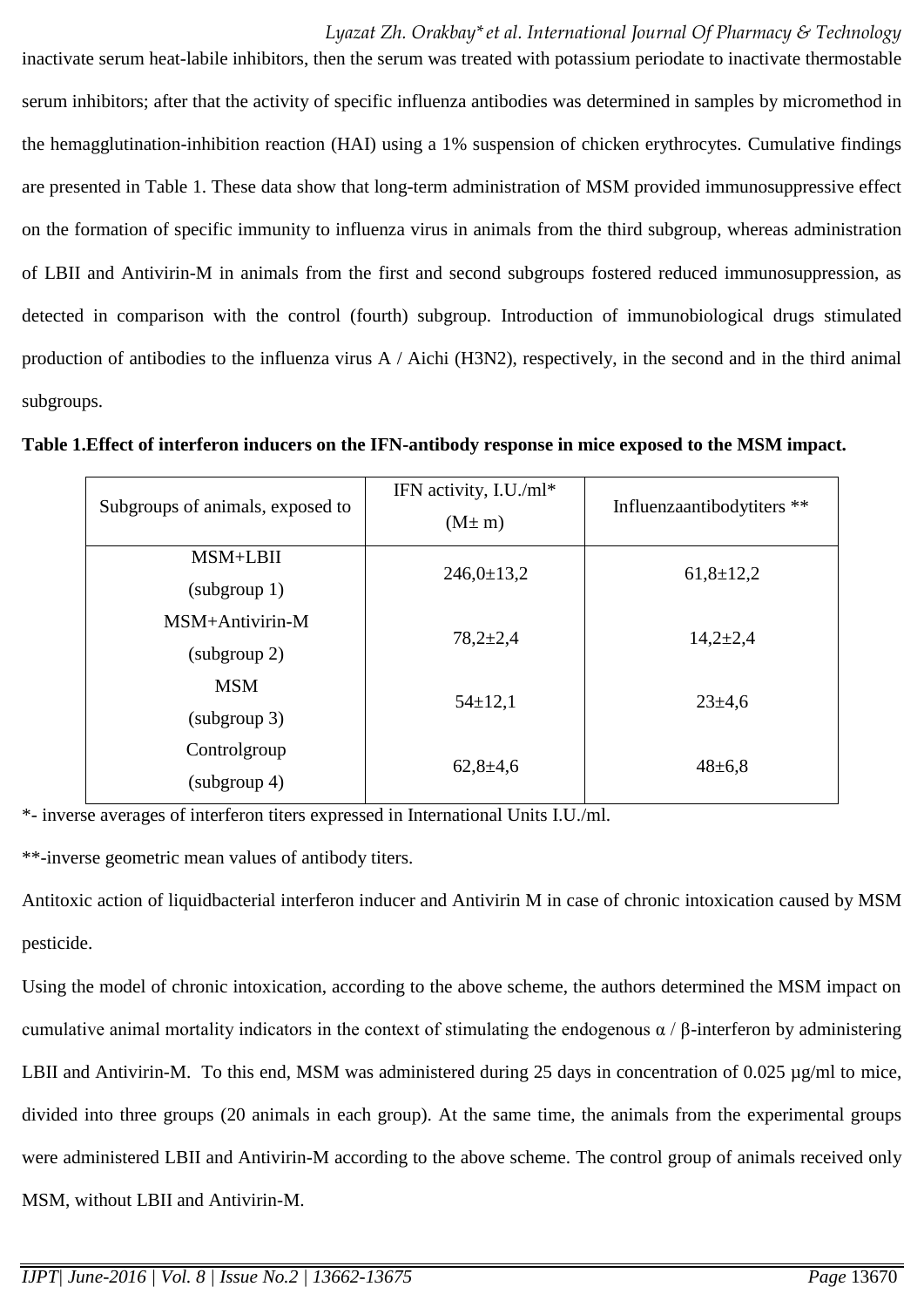Upon expiration of the intoxication simulation (25days) animals from the experimental and control groups were exposed to a single 50% lethal dose of  $EMC(1 LD<sub>50</sub>)$ ; after that, cumulative mortality of animals was recorded within 10 days (observation period).

Figure 2 shows that the virus-synthesizing ability of cells in the test animals exposed to MSM hardly decreases, while the interferon-producing capacity is suppressed.



Observation days after the introduction of EMC virus

## **Figure 2. The decrease in cumulative mortality of animals caused by the MSM pesticide intoxication given the effect of immunobiological drugs.**

The results showed that animal deaths were observed in the control group of mice (triangles) from the first day. 19 animals died on the 10th day, while in the group of mice, which received Antivirin - M (diamonds), only 12 out of 20 animals died during the same period, and in the group receiving LBII (squares) only 10 out of 20 animals died. The control group, which did not receive LBII and Antivirin – M, demonstrated twofold increase in mortality resulting from administration of a lethal EMC virus.

These results show the effectiveness of the studied drugs as regards the immune system of the experimental animals.

#### **Discussion**

Being widely used in agriculture, pesticides remain a potential factor of chemical pollution of the environment. In this regard, up to 95% of chemicals penetrate into the body with food, and can pose a potential threat to public health. As regards study of their impact mechanism on theanimal cells, their action is also directed at enzymatic activity inhibition of cell systems– acetylcholinesterase, 2'5 'oligoadenylate synthetases, etc. [17]. The MSM mechanism is based on the plant growth inhibition at the cellularlevel. In this regard, studying the impact of pesticides and their transformation products on human tissues and organs is very relevant[18]. Previous studies showed that glyphosate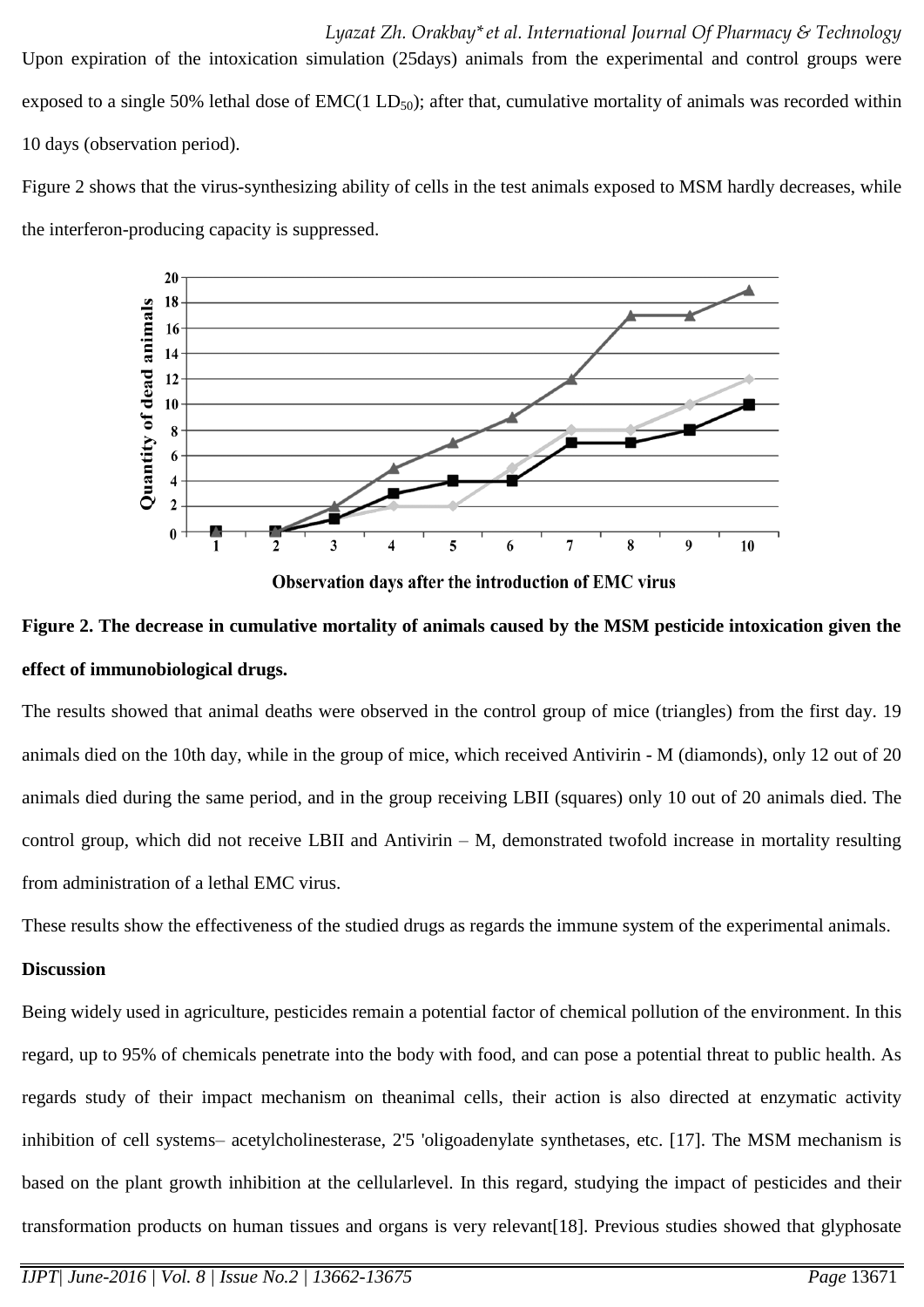(organophosphorus herbicide) inconcentrations, which did not cause cytotoxic effects on cells, provided 96-120 hour duration of its effect on the human RD cells, could cause a reduction in  $\alpha$  /  $\beta$  interferon by 20% [18].

This study of MSM effect on the functional capacity of  $\alpha$  / βinterferon production in the human RD cells also showed its inhibitive effect on interferon production. The importance of interferon, produced by low molecular weight proteins to maintain homeostasis, is confirmed by the fact that its function is extensively encoded in genetic terms: in 20 genes - inα-interferon, in 5 genes - in β-interferon and in one gene - in γ-interferon. Leukocytes produce mainly αinterferon, whereas β-interferon is produced in fibroblasts, γ-interferon is released by T-helpers and macrophages. At the same time, probably, these molecules can be synthesized by all core cells [3]. Activation of the interferon genes occurs under the influence of adverse environmental factors, the introduction of viruses and/or bacteria into the human body, as well as by any agents containing foreign DNA.

Thus, interferon contained in the studied immunobiological drugs is the most important cytokine; its action is directed at providing basic functions of a non-specific innate immunity: antiviral, anticancer, anti-inflammatory, immunomodulatory and radioprotective [3]. Immunosuppression that occurs in the body under the influence of adverse factors of exogenous and endogenous origin in the body reduces interferon productionin cells. One should note that immunosuppression is the main laboratory and clinical sign suggesting a decrease in the body's resistance to many diseases - from cancer to various kinds of infections, and, perhaps, a sign of the toxic impact caused by pesticides [19–21]. Studies show the effectiveapplication of the studied immunobiological drugs aimed at improving human immunity provided negative effects of herbicides.

Given relevance of this research, there is a need to continue comprehensive development of similar immunobiological drugs, as well as to carry out system monitoring of pesticide residues in food products and in the environment [22–25].

#### **Conclusion**

1. Long-term (25 days or more) exposure of experimental animals (mice) to low doses of MSM leads to reduction in cell ability to produce interferon, caused by the cumulative effect of this pesticide.

2. The virus-synthesizing ability of cells in the test animals exposed to MSM hardly decreases, while the interferon-producing capacity is suppressed. This indicates that immune factors are more sensitive to the damaging effect caused by the pesticide.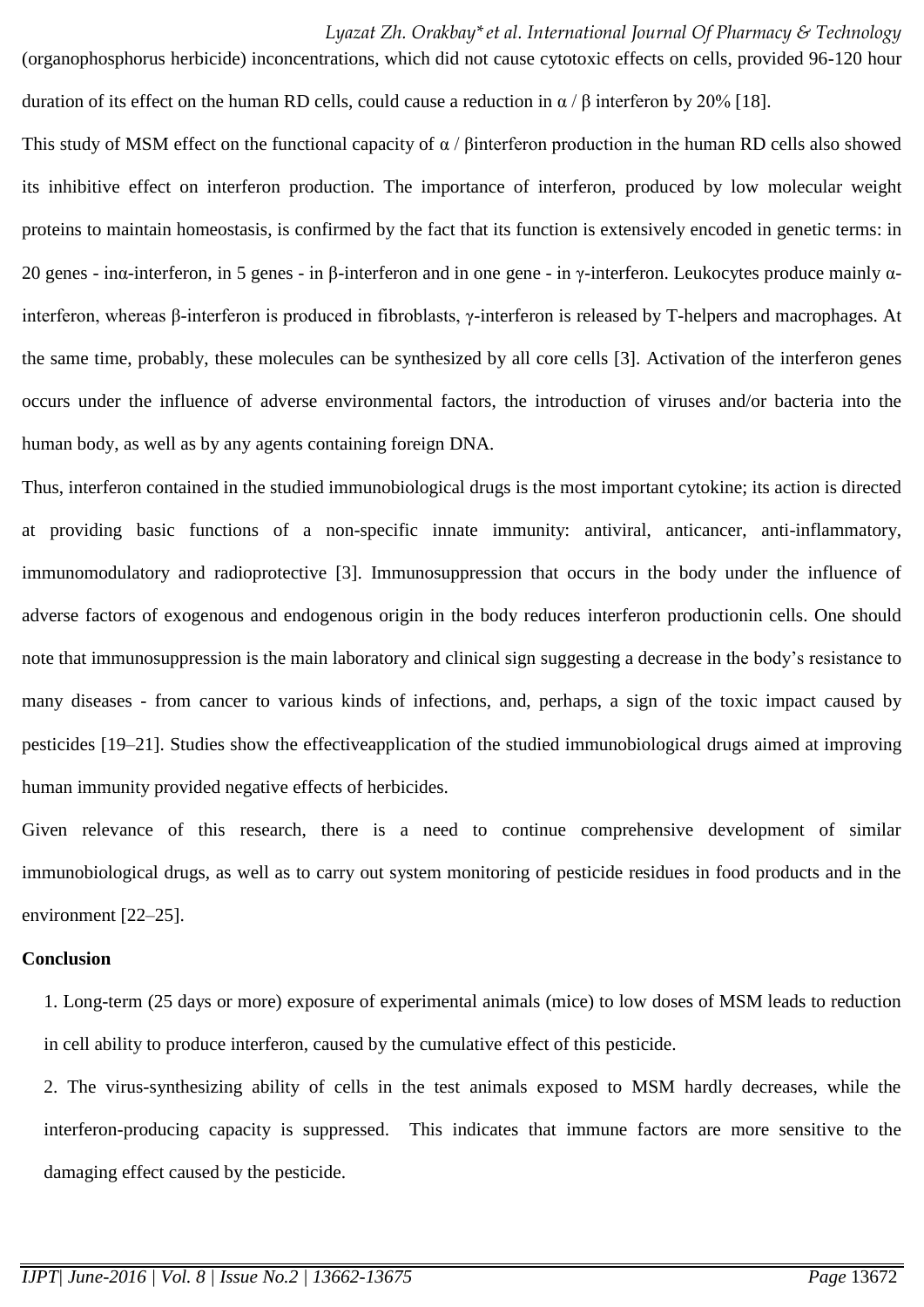4. The studied immunobiological drugs increase the ability of the animal organism to produce interferon, which is shown by the reduction in cumulative mortality of the experimental animals by 20 - 25%.

In the future, the authors plan to explore new immunological drugs that increase immunity in the presence of chronic toxicity caused by the new generation of herbicides.

#### **Acknowledgments**

The authors would like to thank the Astana Medical University for providing premises and equipment for this research.

Daniyar Aspetov, Mariya Omarova, Lyazat Orakbay and Bayan Zhumatova declare that they have no confl ict of interest. All the authors confirm that the study was conducted at the expense of personal funds and deny any external interference, which could affect research results.

#### **References:**

- **1.** K. Lokhin, 1. Hygienic substantiation of regulations related to safe use of new-generation herbicides based on metsulfuron-methyl pesticide : Thesis, Moscow, 2007.
- 2. G. Ashirbekov, Z. Sarsenbayeva, G. Azhihanova, Combined effect of various classes of pesticides on the human body, Actual Issues Heal. Lifestyle. 4 (2009) 175–176.
- 3. A. Robson, T. Robson, P. Delves, Fundamentals of Clinical Immunology, Moscow, 2006.
- 4. O. Rebrov, Statistical analysis of medical data. The use of STATISTICA application package, MediaSfera, Moscow, 2006.
- 5. T. Bayzoldanov, F. Dauletbakova, S. Bayzoldanova, Toxicological significance of pesticides, Bull. Kazn. 2 (2002) 152–156.
- 6. N. Panina, Laboratory monitoring of pesticide residues in the environment, Hyg. Sanit. 3 (2010) 77–80.
- 7. M. Esquivel- Senties, L. Vega, Organophosphorous Pesticides Metabolite Reduces Human T CD8 Homeostasis and Proliferation by Inducing Cellular Death, J. Environ. Anal. Toxicol. 2012 (2012).
- 8. A. Williams, R. Watson, J. Desesso, Developmental and reproductive outcomes in humans and animals after glyphosate exposure: a critical analysis, J. Environ. Anal. Toxicol. 15 (2012) 39–96.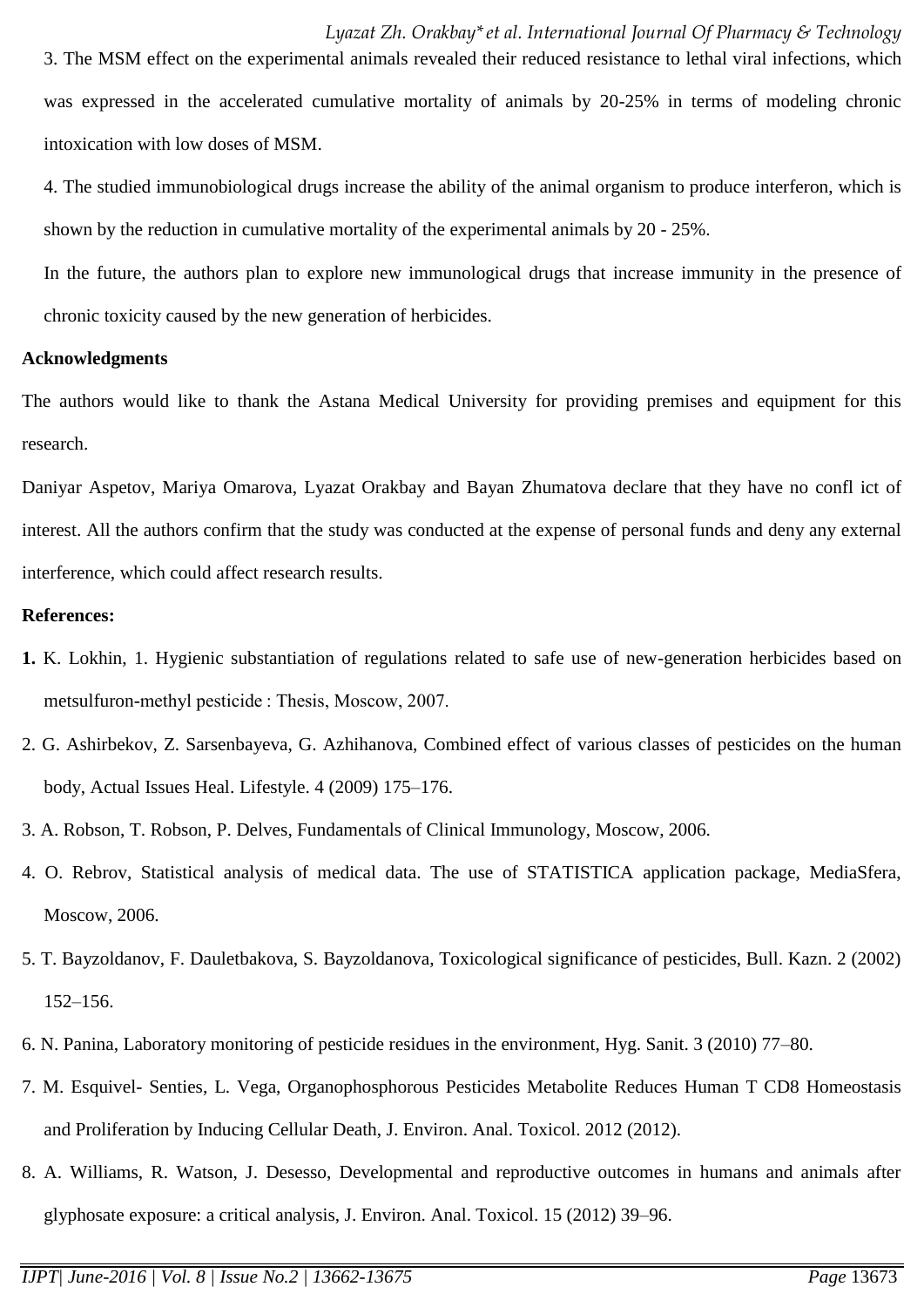- 9. C. Rauch, P. Jannings, A. Wilmes, Use of Induced Pluripotent Stem cells in Drug Toxicity, Toxicol. Vitr. 29  $(2015)$  217 – 221.
- 10. E. Corsini, M. Sokooti, C.L. Galli, A. Moretto, C. Colosio, Pesticide induced immunotoxicity in humans: a comprehensive review of the existing evidence., Toxicology. 307 (2013) 123–35.
- 11. S. Tsarev, Efficiency of Immunal as a non-specific immunostimulator, Russ. Med. J. 11 (2003) 950–953.
- 12. O. Moiseeva, F.A. Mallette, U.K. Mukhopadhyay, A. Moores, G. Ferbeyre, DNA damage signaling and p53 dependent senescence after prolonged beta-interferon stimulation., Mol. Biol. Cell. 17 (2006) 1583–92.
- 13. V. Fensterl, G.C. Sen, Interferons and viral infections., BioFactors. 35 14–20.
- 14. L. Bracci, I. Canini, S. Puzelli, P. Sestili, M. Venditti, M. Spada, et al., Type I IFN is a powerful mucosal adjuvant for a selective intranasal vaccination against influenza virus in mice and affects antigen capture at mucosal level., Vaccine. 23 (2005) 2994–3004.
- 15. P. Zabrodskii, E. Streltsova, V. Grishin, Activity measurements of TH-1 and TH-2 lymphocytes and cytokines in the blood in the presence of chronic intoxication caused by organophosphorus compounds, Toxicol. Bull. 3  $(2012)$  11 – 14.
- 16. T. Fukuyama, T. Kosaka, K. Hayashi, L. Miyashita, Y. Tajima, K. Wada, et al., Immunotoxicity in mice induced by short-term exposure to methoxychlor, parathion, or piperonyl butoxide., J. Immunotoxicol. 10 150–9.
- 17. N. Gushchin, D. Khaydarova, L. Kugusheva, Acetylcholinesterase activity of lymphocytes in rats in the presence of pesticide-induced intoxication, Bull. Exp. Biol. Med. 111 (1991) 144 –146.
- 18. D. Aspetov, M. Omarov, B. Zhumatov, A. Kenzhebayev, The impact of glyphosate on the activity of interferon, induced by influenza and parainfluenza viruses, in: XVII Int. Sci. Conf. "Family Heal. - XXI Century," Lisbon, 2013: pp.  $20 - 23$ .
- 19. T. Sharma, B.D. Banerjee, M. Mustafa, K. Guleria, R.S. Ahmed, A.K. Tripathi, Gene environment interaction in preterm delivery with special reference to organochlorine pesticide: a case control study., Int. J. Biochem. Mol. Biol. 4 (2013) 209–14.
- 20 A. Vojdani, Reaction of Monoclonal and Polyclonal Antibodies Made against Infectious Agents with Various Food Antigens, J. Clin. Cell. Immunol. 06 (2015).
- 21. C.H.G. Allen, A. Koutsoukas, I. Cortés-Ciriano, D.S. Murrell, T.E. Malliavin, R.C. Glen, et al., Improving the prediction of organism-level toxicity through integration of chemical, protein target and cytotoxicity qHTS data,